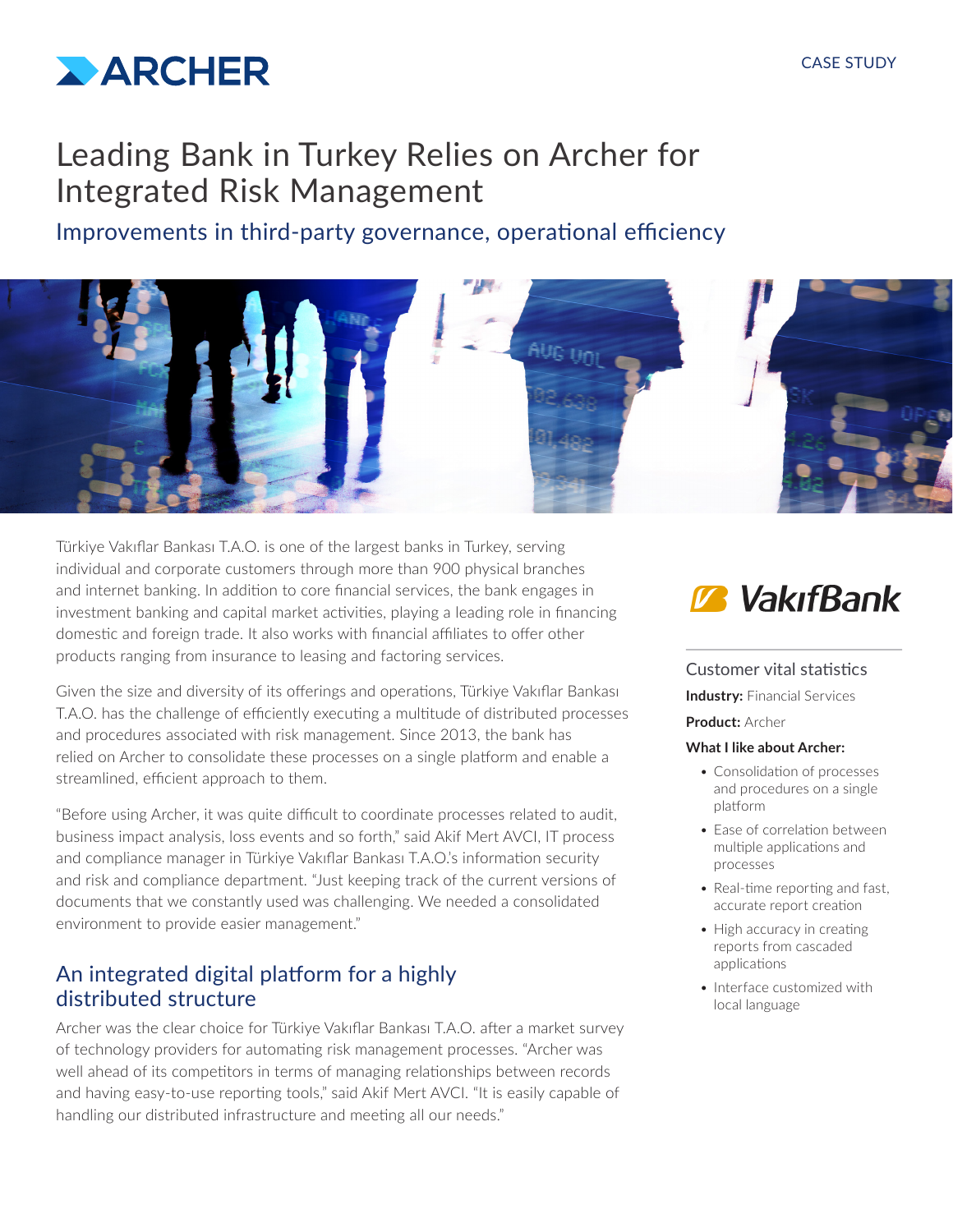Türkiye Vakıflar Bankası T.A.O. employs multiple Archer solutions to address requirements across areas of risk management that include IT security, audit, business resiliency, compliance and third-party governance, benefiting particularly from the high degree of correlation between the solutions, real-time reporting capabilities and rapid, accurate report creation.

"Relationships between different modules and applications can be viewed easily," noted Elif AHMETOĞLU, technical manager in Türkiye Vakıflar Bankası T.A.O.'s information security and risk and compliance department, "and there is quick online access to any record among interconnected records, which is one of the most important benefits from our point of view."

With the ability to proactively generate business impact analysis and IT risk assessments and then correlate the relation between applications and IT risks, Archer can automatically calculate service criticality levels. Those real-time outputs can then be used as inputs for other systems.

Archer also provides robust reporting functionality to Türkiye Vakıflar Bankası T.A.O.. For example, the findings of internal and external audits and penetration tests are maintained in Archer Audit Management, from which reports of findings can be generated using real-time data. By matching each business process with its findings, end-to-end reporting can be easily generated.

## Meeting critical third-party governance needs

Türkiye Vakıflar Bankası T.A.O. deals with many third parties and is required to comply with regulations for management of third parties published by the Banking Regulation and Supervision Agency (BRSA), which is responsible for oversight and regulation of the Turkish banking sector. Archer plays a key role in enabling the bank's compliance.

"Regulation requires strong third-party management processes," explained Akif Mert AVCI. "However, this is not tough for us with Archer Third Party Governance." Within this solution, vendor profiles, purchase request forms, contracts, SLA agreements, invoices, vendor risk assessments and performance assessments are available, correlated and can be used to manage third parties and their activities.

## Designed and implemented to maximize efficiency

Increasing operational efficiency is one of the chief benefits Archer delivers. "For an organization the size and scale of Türkiye Vakıflar Bankası T.A.O., the magnitude of the challenge of managing procedures and processes using manual tools like spreadsheets and physical documents cannot be overstated," said Akif Mert AVCI. "Keeping everything in a consolidated digital environment with Archer is both cost-saving and function-gaining."

*"Archer was well ahead of its competitors in terms of managing relationships between records and having easy-to-use reporting tools. It is easily capable of handling our distributed infrastructure and meeting all our needs."* 

– Akif Mert AVCI, Information Security, IT Process and Compliance Manager, Türkiye Vakıflar Bankası T.A.O.

*"Relationships between different modules and applications can be viewed easily, and there is quick online access to any record among interconnected records, which is one of the most important benefits from our view."*

– Elif AHMETOĞLU, Information Security, IT Risk & Compliance Technical Manager, Türkiye Vakıflar Bankası T.A.O.